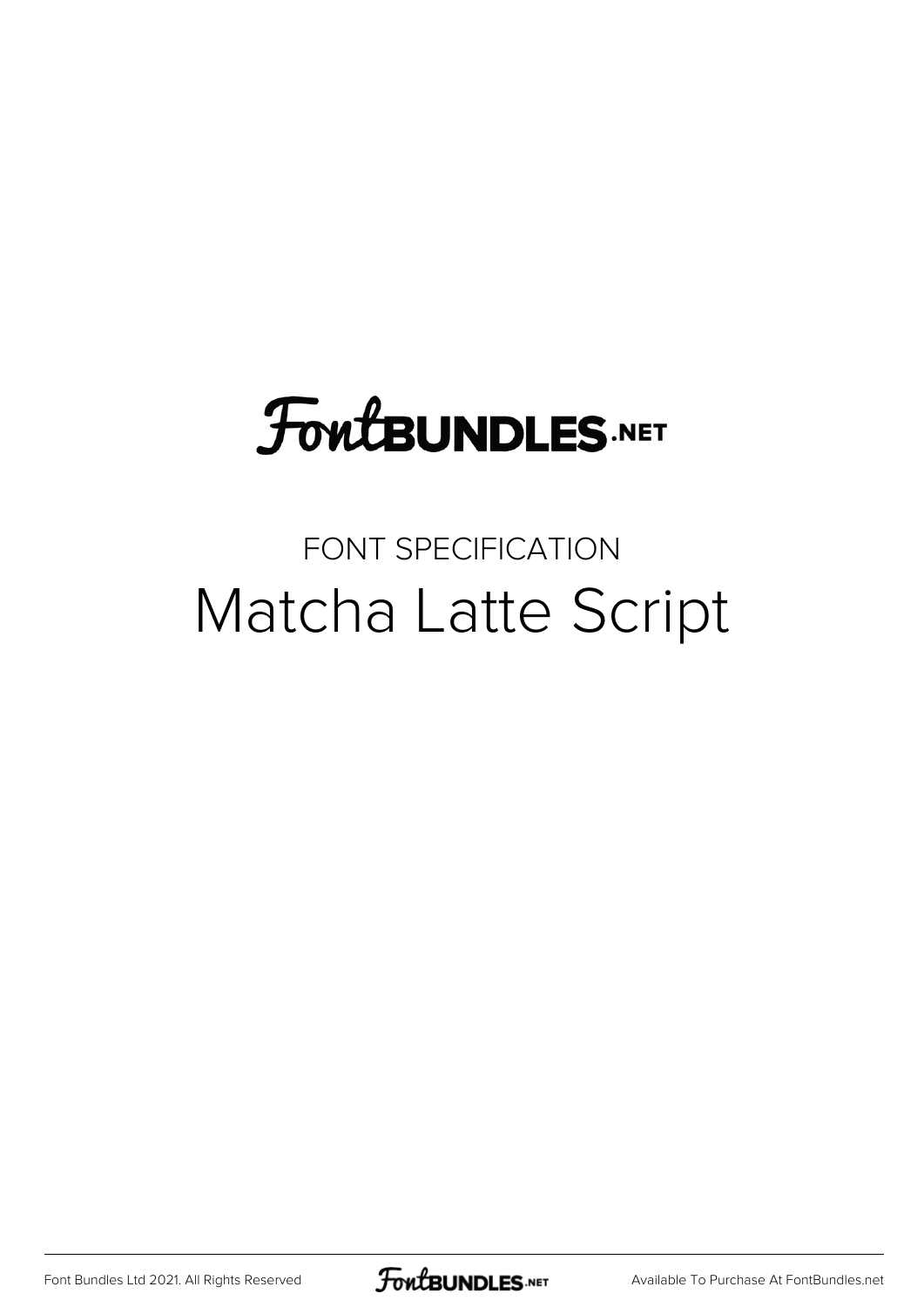#### Matcha Latte - Regular

**Uppercase Characters** 

### ABEDEFGHIJKLMNOPQ RSTUVWXY3

Lowercase Characters

## $\mathbf{u}\, \mathbf{\mathcal{C}}$  c cle  $\mathbf{\mathcal{C}}$ g hij k l m n o p g $\mathbf{v}\, \mathbf{v}$ t u v w x  $43$

**Numbers** 

#### 0123456789

Punctuation and Symbols



All Other Glyphs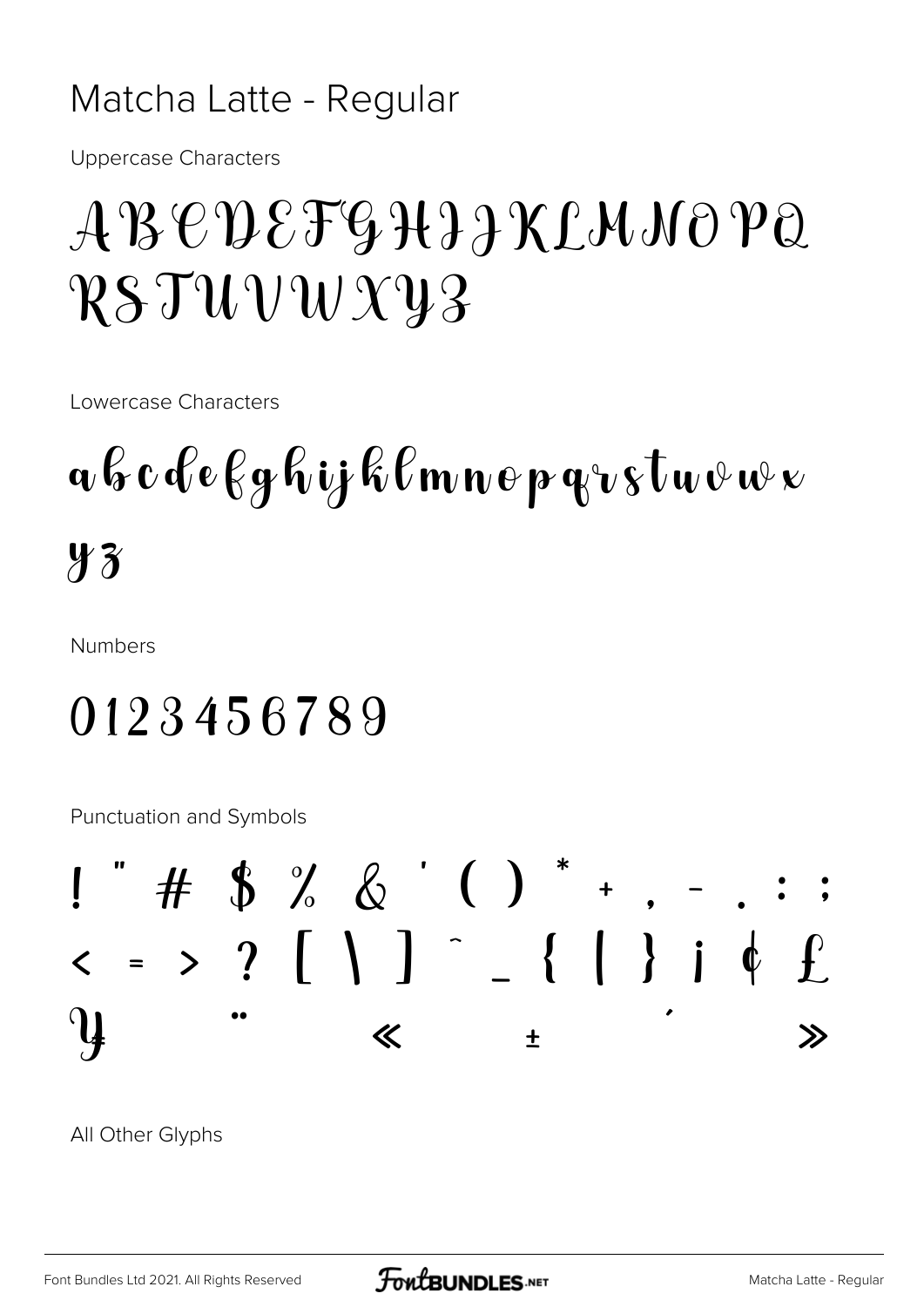# À Á Â Ã Ä Å Æ È É  $\hat{\mathcal{E}}$   $\ddot{\mathcal{E}}$   $\dot{\mathcal{A}}$   $\dot{\mathcal{Y}}$   $\ddot{\mathcal{Y}}$   $\ddot{\mathcal{Y}}$   $\ddot{\mathcal{Y}}$   $\ddot{\mathcal{O}}$ Ó Ô Õ Ö Ø Ù Ú Û Ü  $\dot{y}$   $\beta$   $\dot{a}$   $\dot{a}$   $\ddot{a}$   $\ddot{a}$   $\ddot{a}$   $\ddot{a}$   $a$  $\dot{\mathbf{e}}$   $\dot{\mathbf{e}}$   $\ddot{\mathbf{e}}$   $\ddot{\mathbf{e}}$   $\dot{\mathbf{v}}$   $\dot{\mathbf{v}}$   $\ddot{\mathbf{v}}$   $\ddot{\mathbf{v}}$   $\ddot{\mathbf{v}}$   $\ddot{\mathbf{v}}$  $\dot{\mathbf{e}}$   $\dot{\mathbf{e}}$   $\ddot{\mathbf{e}}$   $\ddot{\mathbf{e}}$   $\ddot{\mathbf{e}}$   $\ddot{\mathbf{e}}$   $\ddot{\mathbf{e}}$   $\dot{\mathbf{e}}$   $\dot{\mathbf{e}}$   $\dot{\mathbf{u}}$   $\dot{\mathbf{u}}$  $\tilde{u}$   $\ddot{u}$   $\dot{y}$   $\ddot{y}$   $\dot{L}$   $\ell$   $\omega$   $\ddot{S}$   $\ddot{\delta}$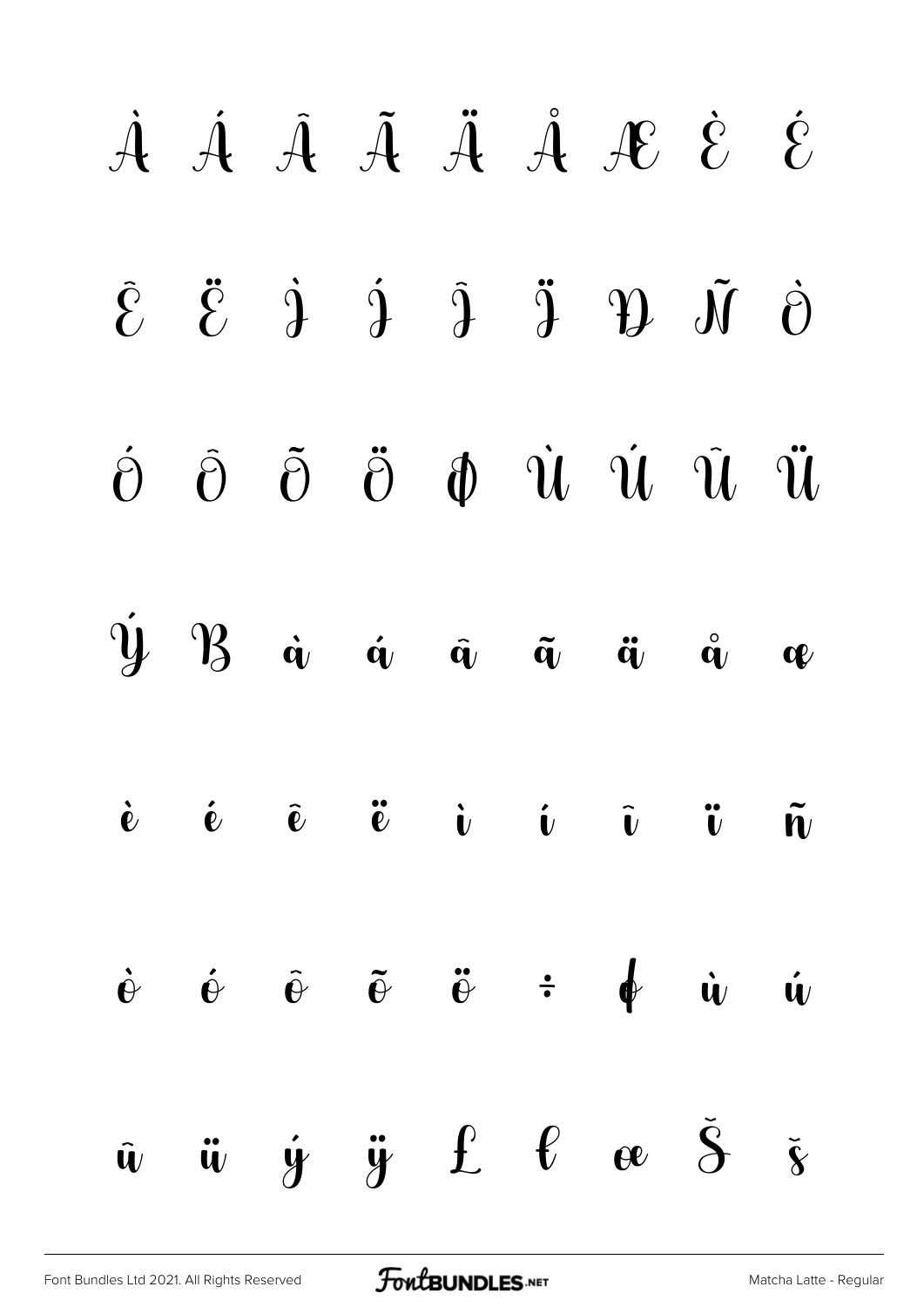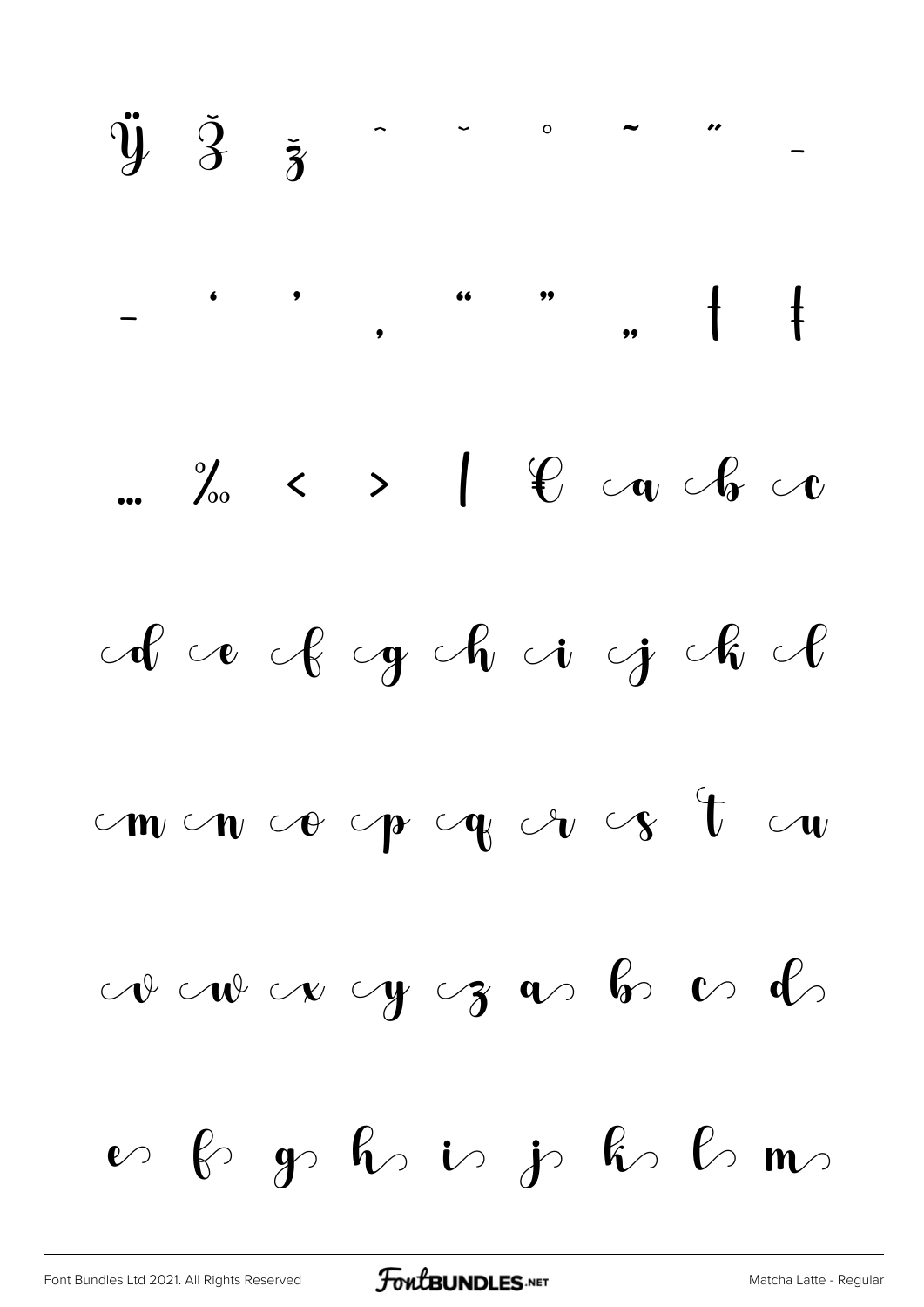|  |  | $\mathfrak n$ or $\mathfrak p$ $\mathfrak p$ $\mathfrak v$ $\mathfrak v$ $\mathfrak b$ $\mathfrak w$ $\mathfrak v$   |  |  |
|--|--|----------------------------------------------------------------------------------------------------------------------|--|--|
|  |  | $w$ $\sim$ $y$ $3$ $w$ $6$ $c$ $d$ $e$                                                                               |  |  |
|  |  | $\begin{array}{ccccccccc}\n & & & & & & \\  & & g & & & & & \\  & & & & & & & & \\ \end{array}$                      |  |  |
|  |  | $\mathbf{e}$ $\mathbf{p}$ $\mathbf{q}$ $\mathbf{v}$ $\mathbf{s}$ $\mathbf{t}$ $\mathbf{w}$ $\mathbf{e}$ $\mathbf{w}$ |  |  |
|  |  | $x$ y z b d b g h j                                                                                                  |  |  |
|  |  | $\kappa$ $\ell$ $\alpha$ $\mu$ $\delta$ $\kappa$ $\ell$ $\gamma$                                                     |  |  |
|  |  |                                                                                                                      |  |  |